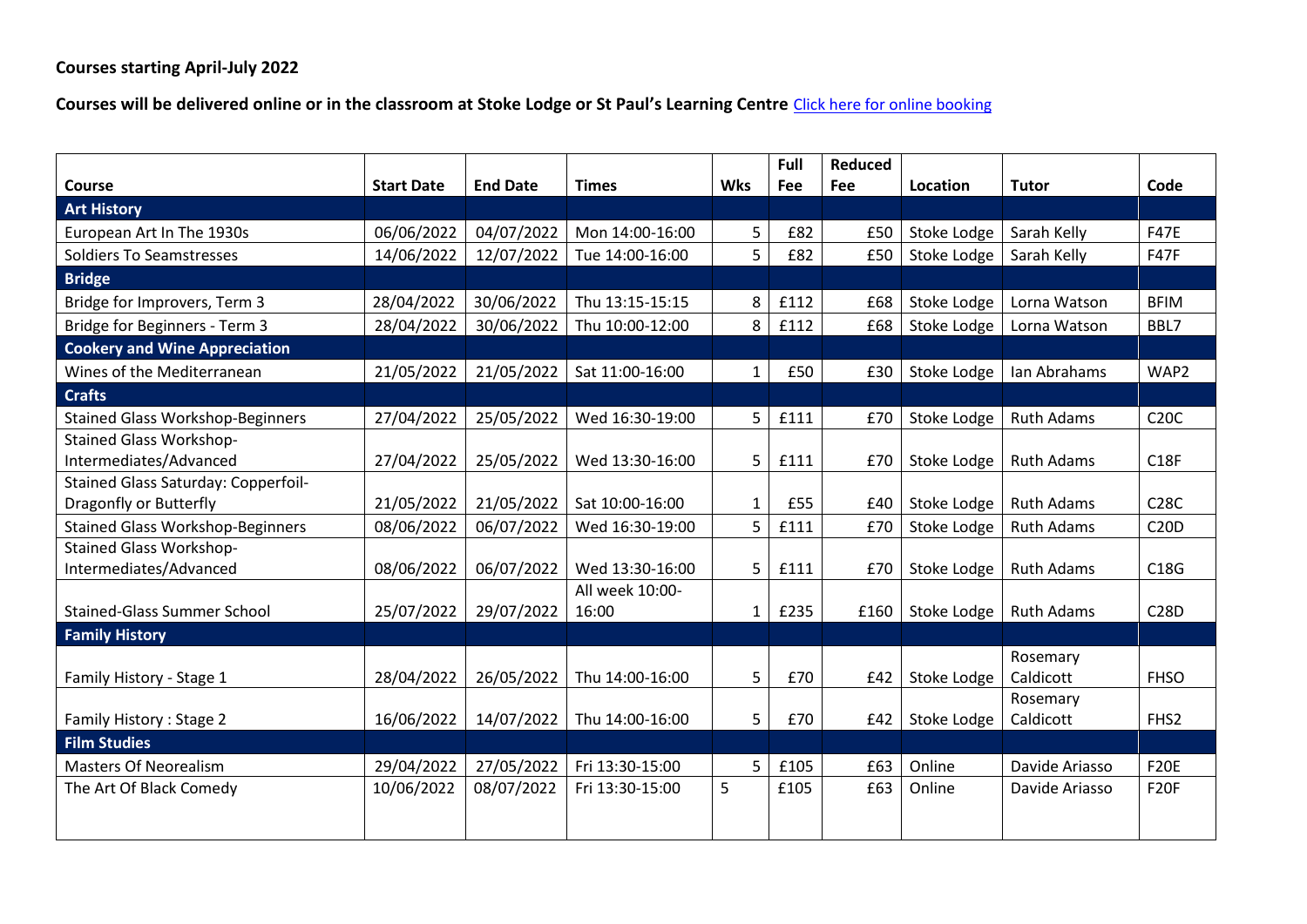| <b>Floristry</b>                           |            |            |                 |                |      |     |             |                       |             |
|--------------------------------------------|------------|------------|-----------------|----------------|------|-----|-------------|-----------------------|-------------|
| Further Floristry-Intermediate And         |            |            |                 |                |      |     |             | Cherril               |             |
| Advanced                                   | 26/04/2022 | 24/05/2022 | Tue 10:00-12:30 | 5              | £107 | £67 | Stoke Lodge | McCartney             | C10D        |
| <b>French Language and Culture</b>         |            |            |                 |                |      |     |             |                       |             |
| Get by in French                           | 05/05/2022 | 16/06/2022 | Thu 13:00-15:00 | 6              | £84  | £52 | Stoke Lodge | Magali Vidal          | LFGB4       |
| Brush up your French                       | 05/05/2022 | 16/06/2022 | Thu 10:00-12:00 | 6              | £84  | £52 | Stoke Lodge | Magali Vidal          | LFGB5       |
| French Film Club                           | 10/05/2022 | 14/06/2022 | Tue 18:45-21:00 | 5              | £78  | £48 | Stoke Lodge | Albane Herpin         | FFC3        |
| <b>Gardening and Willow Craft</b>          |            |            |                 |                |      |     |             |                       |             |
|                                            |            |            |                 |                |      |     |             | Christine             |             |
| Garden Styles: Naturalistic Planting       | 29/04/2022 | 29/04/2022 | Fri 10:00-15:00 | $\mathbf 1$    | £40  | £24 | Stoke Lodge | Pritchard             | GC7E        |
|                                            |            |            |                 |                |      |     |             | Christine             |             |
| Garden Styles: Sensory Garden              | 06/05/2022 | 06/05/2022 | Fri 10:00-15:00 | $\mathbf{1}$   | £40  | £24 | Stoke Lodge | Pritchard             | GC7F        |
| Urban Fox Willow Workshop                  | 07/05/2022 | 07/05/2022 | Sat 10:00-16:00 | $\mathbf{1}$   | £68  | £42 | Stoke Lodge | Sarah Edwards         | <b>WWUF</b> |
| Japanese Garden Design                     | 11/05/2022 | 18/05/2022 | Wed 10:00-12:30 | $\overline{2}$ | £40  | £24 | Stoke Lodge | Jason Loh             | GJ4D        |
| Propagating plants by seed and             |            |            |                 |                |      |     |             |                       |             |
| vegetative techniques (spring & summer)    | 10/06/2022 | 10/06/2022 | Fri 10:00-16:00 | $\mathbf{1}$   | £50  | £30 | Stoke Lodge | Andy Coombe           | GAC4        |
| <b>Willow Plant Support Workshop</b>       | 18/06/2022 | 18/06/2022 | Sat 10:00-16:00 | $\mathbf{1}$   | £68  | £42 | Stoke Lodge | Sarah Edwards         | <b>WWPS</b> |
| Introduction to lawn care                  | 01/07/2022 | 01/07/2022 | Fri 10:00-16:00 | $\mathbf{1}$   | £50  | £30 | Stoke Lodge | Andy Coombe           | GAC5        |
| <b>German Language and Culture</b>         |            |            |                 |                |      |     |             |                       |             |
| German Day: Dresden                        | 07/05/2022 | 07/05/2022 | Sat 10:00-13:00 | $\mathbf 1$    | £40  | £24 | Online      | Annette Krause        | <b>LGDD</b> |
| German Day: Robert und Clara Schumann      | 21/05/2022 | 21/05/2022 | Sat 10:00-13:00 | $\mathbf{1}$   | £40  | £24 | Online      | Annette Krause        | <b>LGRS</b> |
| <b>Health, Fitness and Well Being</b>      |            |            |                 |                |      |     |             |                       |             |
| Body And Mind Awareness For Better         |            |            |                 |                |      |     |             |                       |             |
| Health                                     | 28/04/2022 | 26/05/2022 | Thu 10:00-11:00 | 5              | £40  | £26 | Stoke Lodge | Stella Squadroni      | <b>H24F</b> |
| Improve Your Mental And Physical Health    |            |            |                 |                |      |     |             |                       |             |
| With Mindfulness                           | 04/05/2022 | 04/05/2022 | Wed 18:00-21:00 | $\mathbf 1$    | £30  | £18 | Stoke Lodge | Jackie Hawken         | <b>H56E</b> |
| <b>History</b>                             |            |            |                 |                |      |     |             |                       |             |
| British Titans of the Nineteenth Century   | 27/04/2022 | 22/06/2022 | Wed 13:00-15:00 | 8              | £126 | £76 | Stoke Lodge | John Stevens          | HJS7        |
| They Made History: Great Historians in     |            |            |                 |                |      |     |             |                       |             |
| Context                                    | 28/04/2022 | 23/06/2022 | Thu 13:00-15:00 | 8              | £126 | £76 | Stoke Lodge | John Stevens          | HJS8        |
| An Introduction to the Life of Cleopatra   | 04/05/2022 | 04/05/2022 | Wed 18:00-20:30 | $\mathbf{1}$   | £20  | £12 | Stoke Lodge | <b>Richard Stride</b> | HRC3        |
| An Introduction to the Life of Cleopatra   | 17/05/2022 | 17/05/2022 | Tue 10:00-12:30 | $\mathbf{1}$   | £20  | £12 | Stoke Lodge | <b>Richard Stride</b> | HRC4        |
| The Spanish Civil War and its implications |            |            |                 |                |      |     |             |                       |             |
| for Contemporary Spain                     | 09/06/2022 | 07/07/2022 | Thu 12:45-14:45 | 5              | £70  | £42 | Stoke Lodge | Gorka Diaz            | SCW1        |
| The Cousins' War: An Introduction to the   |            |            |                 |                |      |     |             |                       |             |
| War of the Roses                           | 14/06/2022 | 14/06/2022 | Tue 10:00-12:30 | $\mathbf{1}$   | £20  | f12 | Stoke Lodge | <b>Richard Stride</b> | HRR4        |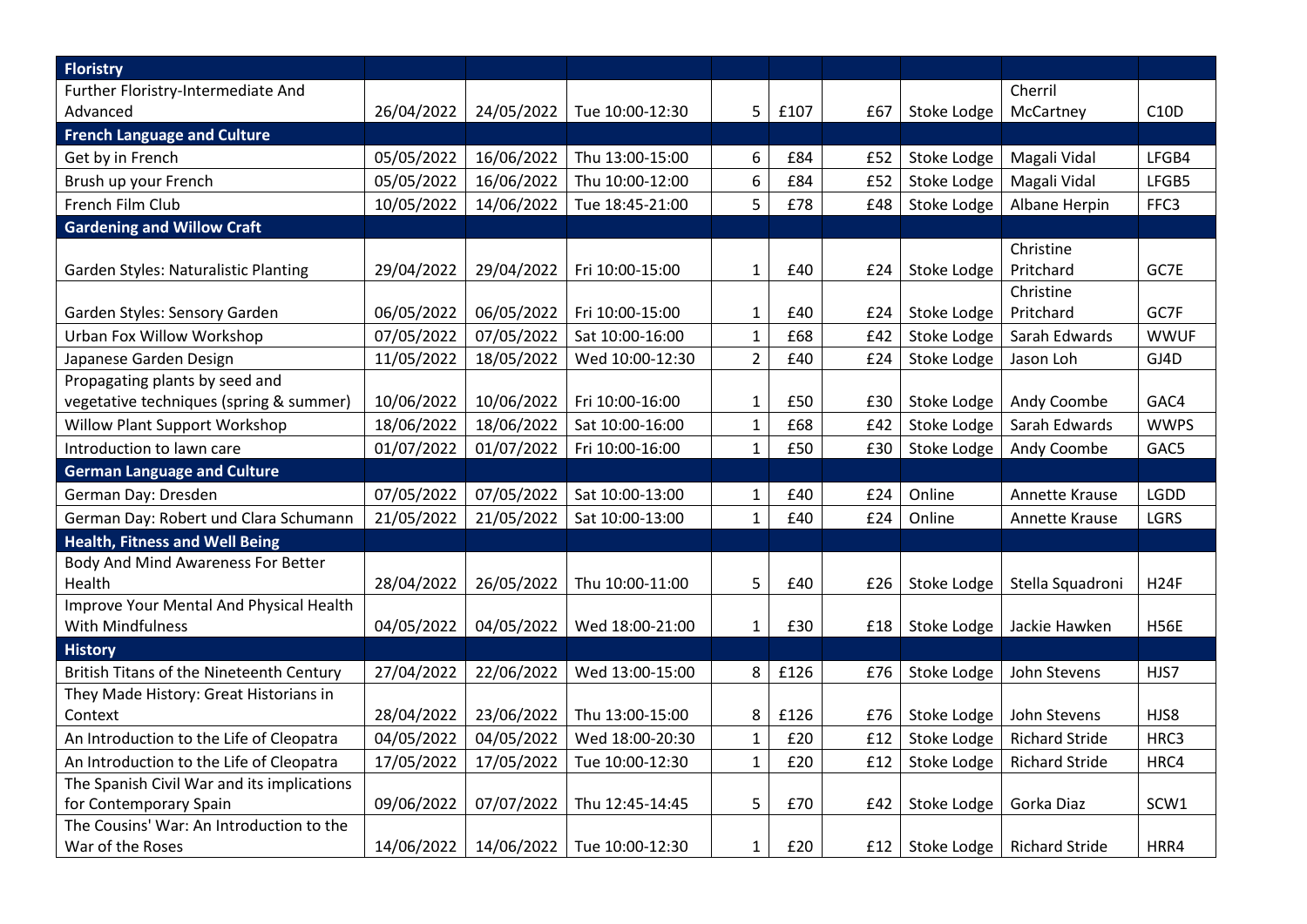| <b>Computer Skills</b>                        |            |            |                 |              |      |      |             |                        |                   |
|-----------------------------------------------|------------|------------|-----------------|--------------|------|------|-------------|------------------------|-------------------|
| Improve Your Computer Skills                  | 27/04/2022 | 25/05/2022 | Wed 10:00-12:00 | 5            | £70  | £42  | Stoke Lodge | Carmel Zapata          | CCS7              |
| Get Started with Photoshop Elements           | 27/04/2022 | 25/05/2022 | Wed 13:00-15:00 | 5            | £70  | £42  | Stoke Lodge | Carmel Zapata          | CPE9              |
| Improve your Computer Skills                  | 06/06/2022 | 04/07/2022 | Mon 13:00-15:00 | 5            | £70  | £42  | Stoke Lodge | Carmel Zapata          | CCS <sub>9</sub>  |
| Get Started with Photoshop Elements           | 06/06/2022 | 04/07/2022 | Mon 10:00-12:00 | 5            | £70  | £42  | Stoke Lodge | Carmel Zapata          | <b>CPE10</b>      |
| Refresh your Computer Skills                  | 08/06/2022 | 29/06/2022 | Wed 10:00-12:00 | 4            | £56  | £36  | Stoke Lodge | Carmel Zapata          | CRS5              |
| Further Your Computer Skills                  | 08/06/2022 | 06/07/2022 | Wed 13:00-15:00 | 5            | £70  | £42  | Stoke Lodge | Carmel Zapata          | CFS8              |
| <b>Italian Language and Culture</b>           |            |            |                 |              |      |      |             |                        |                   |
| Get by in Italian on Holiday                  | 27/04/2022 | 25/05/2022 | Wed 13:00-15:00 | 5            | £70  | £42  | Stoke Lodge | Marika Parisi          | LIGB <sub>2</sub> |
| Italian Day: Rome, Trastevere e ghetto        |            |            |                 |              |      |      |             |                        |                   |
| ebraico a Roma - in Italiano                  | 07/05/2022 | 07/05/2022 | Sat 10:00-16:00 | $\mathbf{1}$ | £48  | £30  | Stoke Lodge | Marika Parisi          | LRT1              |
| Italian Day: Film & comicità (3):             |            |            |                 |              |      |      |             |                        |                   |
| Qualunquemente                                | 07/05/2022 | 07/05/2022 | Sat 10:00-15:00 | 1            | £40  | £24  | Stoke Lodge | Davide Ariasso         | LFC1              |
| Italian Day: Rome, in English                 | 21/05/2022 | 21/05/2022 | Sat 10:00-13:00 | $\mathbf{1}$ | £24  | £16  | Stoke Lodge | Marika Parisi          | LRT <sub>2</sub>  |
| Italian Day: Leonardo da Vinci, in Italiano   | 18/06/2022 | 18/06/2022 | Sat 10:00-13:00 | 1            | £24  | £16  | Stoke Lodge | Marika Parisi          | LRT3              |
| Philosophy                                    |            |            |                 |              |      |      |             |                        |                   |
| Introduction to Philosophy Part 3             | 28/04/2022 | 07/07/2022 | Thu 19:00-21:00 | 10           | £140 | £84  | Stoke Lodge | Leopold Chaligha       | PH <sub>3</sub> D |
| Philosophy, Part 5 C                          | 28/04/2022 | 07/07/2022 | Thu 10:00-12:00 | 10           | £140 | £84  | Online      | Leopold Chaligha       | LPH5C             |
| Philosophy, Part 4 C                          | 29/04/2022 | 08/07/2022 | Fri 10:00-12:00 | 10           | £140 | £84  | Online      | Leopold Chaligha       | LPH4C             |
| <b>Spanish Language and Culture</b>           |            |            |                 |              |      |      |             |                        |                   |
| Get by in Spanish on Holiday                  | 27/04/2022 | 22/06/2022 | Wed 09:45-11:45 | 8            | £112 | £68  | Stoke Lodge | Gorka Diaz             | LHS1              |
| Contemporary Hispanic Literature and          |            |            |                 |              |      |      |             |                        |                   |
| Film                                          | 28/04/2022 | 07/07/2022 | Thu 09:45-11:45 | 10           | £140 | £84  | Stoke Lodge | Gorka Diaz             | LHL1              |
| Spanish Day: Un día con el cineasta Pedro     |            |            |                 |              |      |      |             |                        |                   |
| Almodóvar                                     | 07/05/2022 | 07/05/2022 | Sat 10:00-15:00 | 1            | £40  | £24  | Stoke Lodge | Gorka Diaz             | LHC <sub>9</sub>  |
| Literatura y Cine Hispánico                   |            |            |                 |              |      |      |             |                        |                   |
| Contemporáneo -celebrado en espanol           | 08/06/2022 | 06/07/2022 | Wed 12:45-14:45 | 5            | £70  | £42  | Stoke Lodge | Gorka Diaz             | LHL <sub>2</sub>  |
| <b>Textiles and Upholstery</b>                |            |            |                 |              |      |      |             |                        |                   |
| Upholstery                                    | 25/04/2022 | 11/07/2022 | Mon 09:30-12:30 | 10           | £245 | £148 | Stoke Lodge | Nicola Hamilton        | C13E              |
| <b>Dressmaking and Textiles-Intermediates</b> | 26/04/2022 | 24/05/2022 | Tue 18:30-21:00 | 5            | £91  | £56  | Stoke Lodge | Lorraine Joseph        | C19E              |
| Upholstery                                    | 28/04/2022 | 14/07/2022 | Thu 18:30-21:00 | $11\,$       | £225 | £136 | Stoke Lodge | Nicola Hamilton        | C16E              |
| Learning To Sew-And More!                     | 29/04/2022 | 27/05/2022 | Fri 13:00-15:30 | 5            | £91  | £56  | Stoke Lodge | Marilyn<br>Mitchelmore | C51D              |
|                                               |            |            |                 |              |      |      |             | Marilyn                |                   |
| Learning To Sew-And More!                     | 29/04/2022 | 27/05/2022 | Fri 10:00-12:30 | 5            | £91  | £56  | Stoke Lodge | Mitchelmore            | C50E              |
| <b>Getting To Know Your Sewing Machine</b>    | 06/05/2022 | 06/05/2022 | Fri 10:00-15:45 | $\mathbf{1}$ | £47  | £35  | Stoke Lodge | Ann Huntley            | C30D              |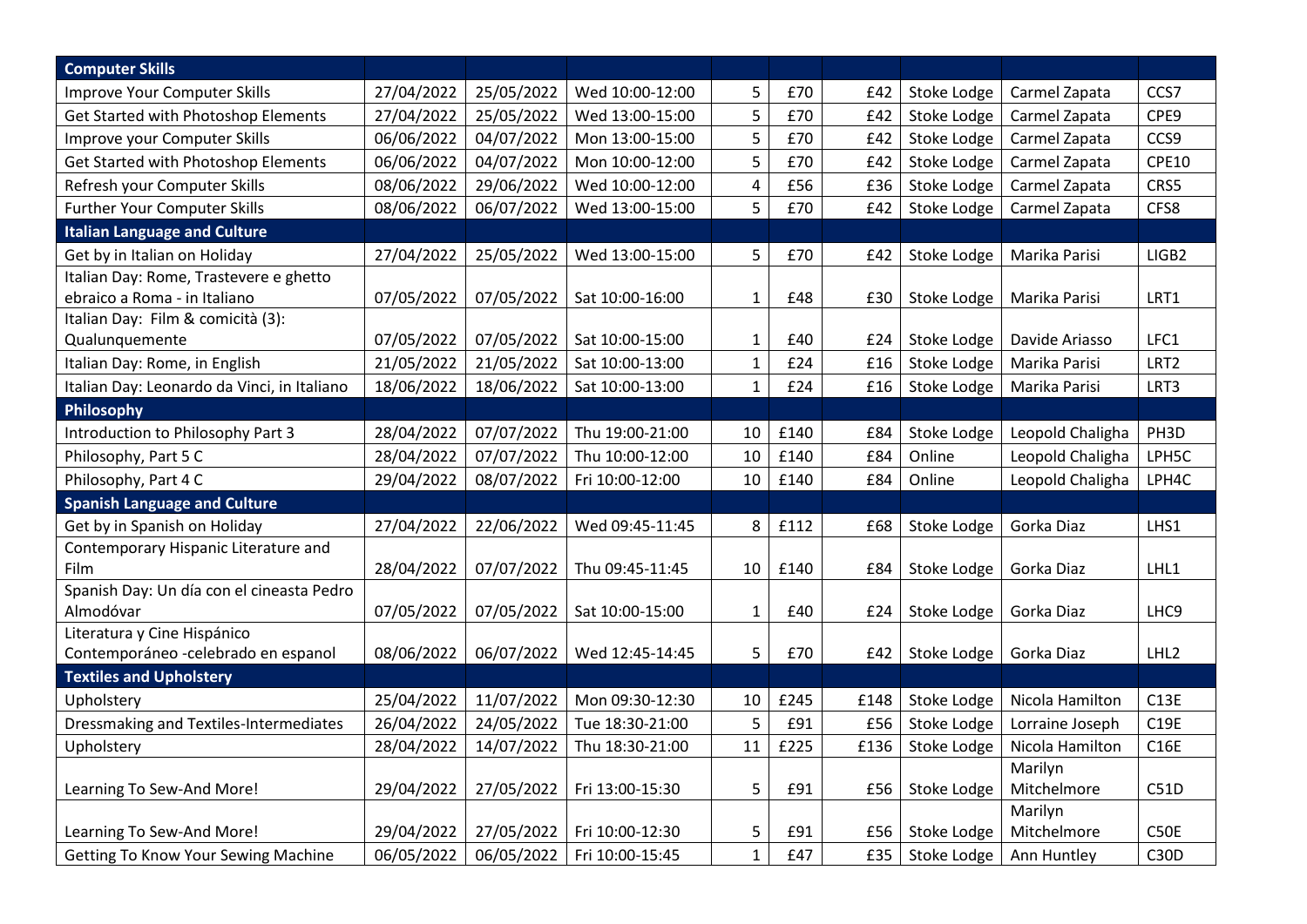| Upholstery On Saturdays                       | 07/05/2022 | 07/05/2022 | Sat 10:00-16:00 | $\mathbf{1}$ | £55  | £40  | Stoke Lodge | Nicola Hamilton      | C17 D            |
|-----------------------------------------------|------------|------------|-----------------|--------------|------|------|-------------|----------------------|------------------|
| <b>Recycling Your Fabric Scraps</b>           | 20/05/2022 | 20/05/2022 | Fri 10:00-15:45 | $\mathbf{1}$ | £48  | £32  | Stoke Lodge | Ann Huntley          | C21C             |
| <b>Dressmaking and Textiles-Intermediates</b> | 07/06/2022 | 12/07/2022 | Tue 18:30-21:00 | 6            | £108 | £66  | Stoke Lodge | Lorraine Joseph      | C19F             |
|                                               |            |            |                 |              |      |      |             | Marilyn              |                  |
| Learning To Sew-And More!                     | 10/06/2022 | 15/07/2022 | Fri 10:00-12:30 | 6            | £108 | £66  | Stoke Lodge | Mitchelmore          | C50F             |
|                                               |            |            |                 |              |      |      |             | Marilyn              |                  |
| Learning To Sew-And More!                     | 10/06/2022 | 15/07/2022 | Fri 13:00-15:30 | 6            | £108 | £66  | Stoke Lodge | Mitchelmore          | <b>C51E</b>      |
| <b>Getting To Know Your Sewing Machine</b>    | 17/06/2022 | 17/06/2022 | Fri 10:00-15:45 | $\mathbf{1}$ | £47  | £35  | Stoke Lodge | Ann Huntley          | <b>C30E</b>      |
| Upholstery On Saturdays                       | 18/06/2022 | 18/06/2022 | Sat 10:00-16:00 | $\mathbf{1}$ | £55  | £40  | Stoke Lodge | Nicola Hamilton      | C17E             |
| <b>Recycling Your Fabric Scraps</b>           | 18/06/2022 | 18/06/2022 | Sat 10:00-16:00 | $\mathbf{1}$ | £48  | £32  | Stoke Lodge | Ann Huntley          | C21D             |
|                                               |            |            | All week 09:30- |              |      |      |             |                      |                  |
| <b>Upholstery Summer School</b>               | 22/08/2022 | 26/08/2022 | 15:30           | 1            | £245 | £148 | Stoke Lodge | Nicola Hamilton      | C17F             |
| <b>Drawing, Painting and Print</b>            |            |            |                 |              |      |      |             |                      |                  |
| Painting And Drawing-Mixed Ability            | 25/04/2022 | 23/05/2022 | Mon 13:00-16:00 | 4            | £90  | £57  | Stoke Lodge | Roma Widger          | <b>B46E</b>      |
| Acrylics-Absolute Beginners                   | 26/04/2022 | 24/05/2022 | Tue 13:00-16:00 | 5            | £113 | £71  | Stoke Lodge | Mary Kelly           | <b>B64C</b>      |
| Watercolours-Improvers                        | 26/04/2022 | 24/05/2022 | Tue 09:30-12:30 | 5            | £106 | £64  | Stoke Lodge | Roma Widger          | <b>B45E</b>      |
| Oil Painting-Absolute Beginners               | 27/04/2022 | 25/05/2022 | Wed 10:00-12:30 | 5            | £89  | £54  | Stoke Lodge | <b>Warren Sealey</b> | <b>B59E</b>      |
| Acrylics-Intermediates                        | 27/04/2022 | 06/07/2022 | Wed 09:30-12:30 | $10\,$       | £211 | £127 | Stoke Lodge | Mary Kelly           | <b>B32E</b>      |
| Acrylics-Improvers                            | 27/04/2022 | 25/05/2022 | Wed 13:00-16:00 | 5            | £106 | £64  | Stoke Lodge | Mary Kelly           | <b>B36E</b>      |
| Watercolours-Beginners                        | 27/04/2022 | 25/05/2022 | Wed 13:00-15:00 | 5            | £71  | £43  | Stoke Lodge | Roma Widger          | <b>B58D</b>      |
| Oil Painting-Improvers                        | 28/04/2022 | 26/05/2022 | Thu 10:00-12:30 | 5            | £89  | £54  | Stoke Lodge | <b>Warren Sealey</b> | <b>B65C</b>      |
| <b>Drawing Skills-Mixed Ability</b>           | 28/04/2022 | 26/05/2022 | Thu 13:00-16:00 | 5            | £106 | £64  | Stoke Lodge | Jenny Ibrahim        | <b>B37E</b>      |
| Watercolours-Intermediates                    | 28/04/2022 | 26/05/2022 | Thu 09:30-12:30 | 5            | £106 | £64  | Stoke Lodge | Roma Widger          | <b>B43E</b>      |
| An Introduction To Drawing And Painting       |            |            |                 |              |      |      |             |                      |                  |
| <b>British Birds In Watercolour</b>           | 29/04/2022 | 27/05/2022 | Fri 10:00-12:30 | 5            | £89  | £54  | Stoke Lodge | Andy Gray            | <b>B56D</b>      |
| <b>Drawing Techniques For Beginners-</b>      |            |            |                 |              |      |      |             |                      |                  |
| Figures In Landscape                          | 29/04/2022 | 27/05/2022 | Fri 10:00-12:30 | 5            | £89  | £54  | Stoke Lodge | Sheila Broun         | <b>B42F</b>      |
| Oil Painting-Mixed Ability                    | 29/04/2022 | 27/05/2022 | Fri 12:45-15:45 | 5            | £106 | £64  | Stoke Lodge | Jenny Ibrahim        | <b>B38F</b>      |
| Acrylic & Watercolour: Space For              |            |            | Sat/Sun         |              |      |      |             |                      |                  |
| Creativity                                    | 30/04/2022 | 01/05/2022 | 10:00-16:00     | 1            | £88  | £54  | Stoke Lodge | Laurel Smart         | B <sub>23F</sub> |
| <b>Mixed Media Painting</b>                   | 05/05/2022 | 26/05/2022 | Thu 13:00-16:00 | 4            | £97  | £63  | Stoke Lodge | Mary Kelly           | <b>B35E</b>      |
|                                               |            |            |                 |              |      |      | St Paul's   |                      |                  |
| Printmaking                                   |            |            |                 |              |      |      | Learning    |                      |                  |
|                                               | 06/05/2022 | 17/06/2022 | Fri 10:00-12:30 | 6            | £118 | £80  | Centre      | Barbara Disney       | C44E             |
| Oil Painting Workshop-Beginners               | 07/05/2022 | 07/05/2022 | Sat 10:00-16:00 | $\mathbf{1}$ | £45  | £30  | Stoke Lodge | <b>Warren Sealey</b> | <b>B62 C</b>     |
| Landscapes In Oil Workshop                    | 21/05/2022 | 21/05/2022 | Sat 10:00-16:00 | $\mathbf 1$  | £45  | £30  | Stoke Lodge | <b>Warren Sealey</b> | <b>B63 C</b>     |